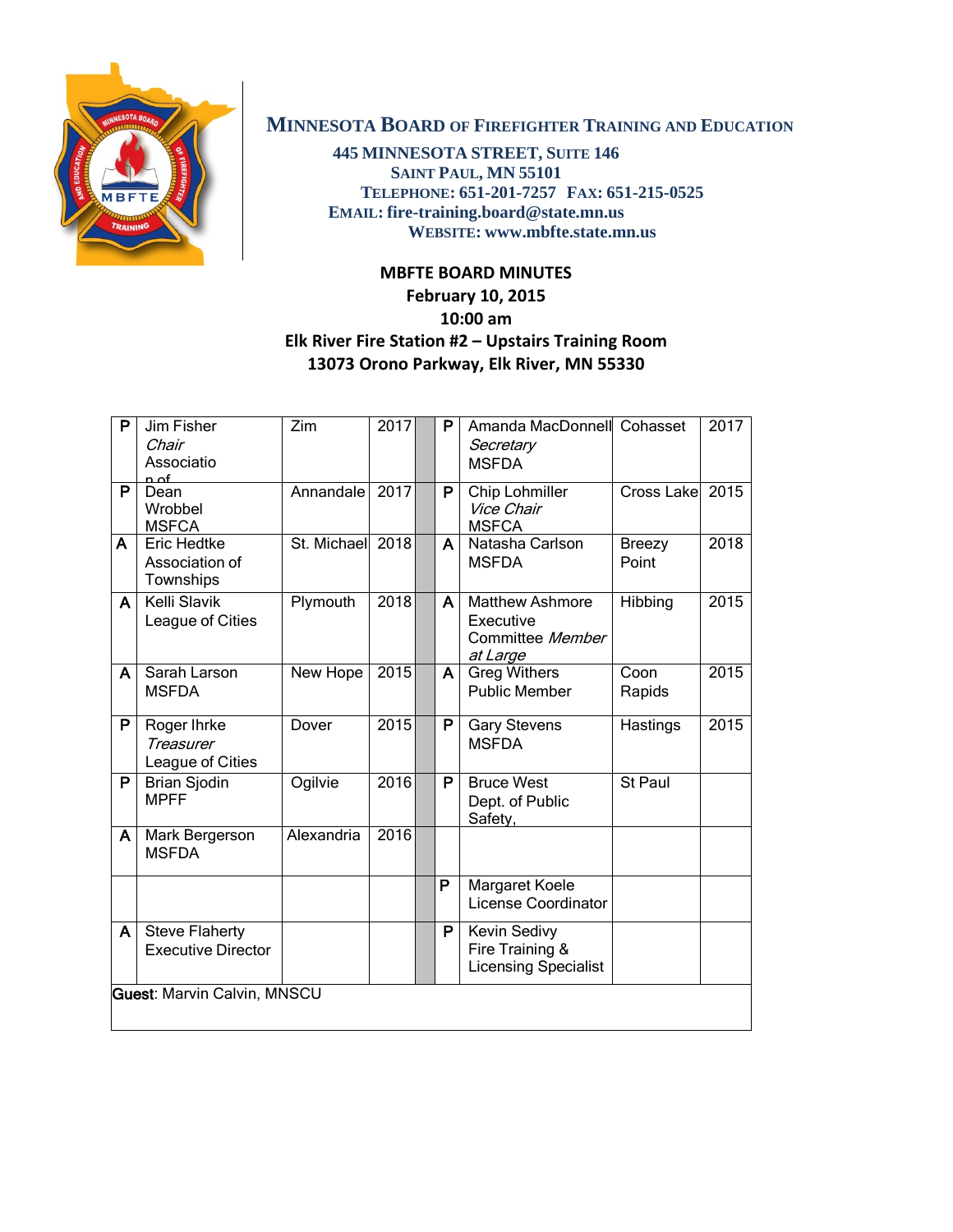- Call to order Chair, Jim Fisher
	- a. Meeting called to order at 10:04 a.m.
	- b. Present at the meeting in person: Chip Lohmiller, Roger Ihrke, Gary Stevens, Jim Fisher, Brian Sjodin, Dean Wrobbel, Margaret Koele (staff), Kevin Sedivy (staff) and Marvin Calvin (guest).
	- c. Present via teleconference: Amanda MacDonell and Bruce West.
- Approval of Minutes
	- a. November 2014 Board Meeting minutes approved as written.
- Officers Reports
	- a. Chair, Jim Fisher, nothing to report.
	- b. Vice Chair, Chip Lohmiller, nothing to report.
	- c. Treasurer, Roger Ihrke, nothing to report.
		- i. FY Budget outlook for Licensing & Reimbursement, no comments from the Board.
	- d. Secretary, Amanda MacDonell, nothing to report.
- Reports
	- a. Executive Director Steve Flaherty
	- b. Reported by Kevin Sedivy in absence of Steve Flaherty:
		- i. Update on Mass/Gross Decon
			- 1. This program is running strong with positive feedback from departments that have participated in the training.
		- ii. Update on Incident Safety Officer training
			- 1. ISO training is running strong with positive feedback from the departments that have participated.
		- iii. Leadership Development
			- 1. The second class of the Leadership Development course was held January 30-31 at Camp Ripley. This class ran in conjunction with the Human Resources module for the first group. There have been many positive comments regarding the training we are offering. We have plans for the next modules to take place May  $30<sup>th</sup>$ . The first group will take their final module on June  $20<sup>th</sup>$ . Should these dates come together for the two groups moving through the program, we will have a better understanding of the costs associated with providing this project for the upcoming budget.
		- iv. NFPA 1001 Project
			- 1. Reimbursements have been active coming in from the providers. We have been getting positive feedback regarding the data base being used for inputting and tracking students.
		- v. Training Reimbursements
			- 1. To date, there have been 180 requests for training reimbursements turned into MBFTE. Seven of the 85 departments that have never sought reimbursements in the past have sent in their requests this year. We have only received a couple requests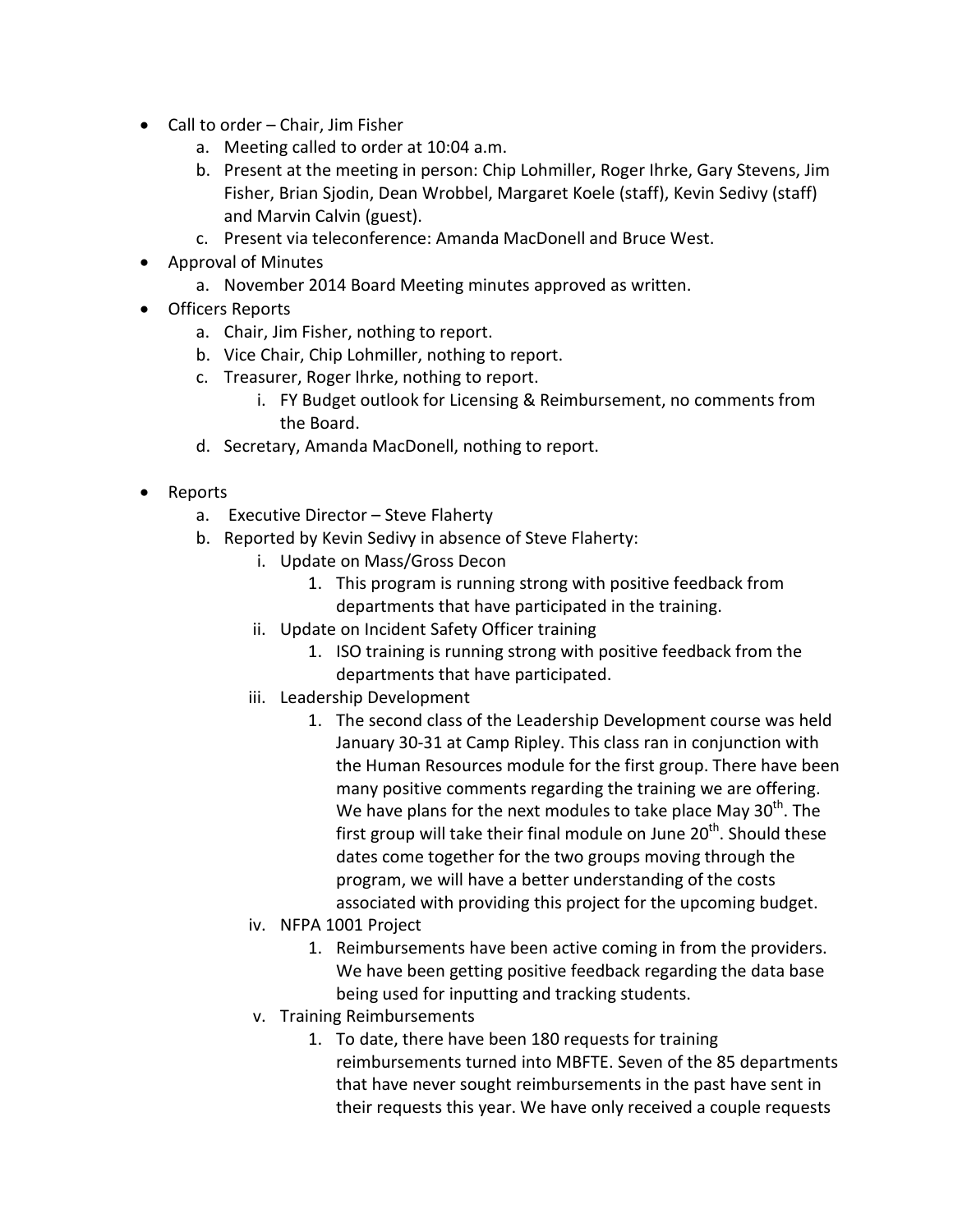that have included backfill and overtime as part of the reimbursement expense.

- vi. Conferences
- vii. Live Burns
	- 1. We have had approximately 20 of the 53 approved Live Burns submit for reimbursement to date. There are 30 more Live Burn requests on a waiting list for FY15 that have requested funding.
	- 2. Gary Stevens asked what it was meant to be on a waiting list. Chip Lohmiller explained that if someone on the approved list is not able to get their Live Burn scheduled or completed in FY15 then another person on the waiting list can replace them for the funding.
- viii. Rail & Pipe
	- 1. HSEM's Rail and Pipeline Awareness Level training requests are slowly coming in slowly. As the program picks up momentum, we expect more requests to be submitted.
- ix. Funding Allocations
	- 1. The legislative session is underway and there is a potential for MBFTE to receive nearly \$6 million in allocations. With that in mind the Board should start considering the options associated with funding amounts for training reimbursements and project funding.
- c. Executive Committee Chair Jim Fisher, nothing to report.
- d. Legislative Committee Chair Sarah Larson, Chair is not present at the meeting. Margaret Koele, staff, mentioned our statutes are being carried to the capitol for signing. Chris Parsons will notify us as things progress.
- e. Licensing Committee Chair Eric Hedtke, nothing to report, as the Chair is not present at the meeting.
- f. Training Committee, Matt Ashmore, nothing to report, as the Chair is not present at the meeting.
- Public comment
	- a. Marvin Calvin, guest, wanted to comment on historical perspective. When the Board was set up the departments were not supposed to supplant their budgets with reimbursement funds. These funds were to be used for training as a supplement to their budgets. This Board started out licensing with about 4600, we have about 1800-1900 career people. Marv mentioned that Kevin made a good point, in previous discussion, regarding licensed firefighters, and that is why he licensed all his firefighters. Marv commented that if you had to testify for any reason, you want everyone to have all available certifications and be licensed.

It is encouraging to hear where things are going with this Board.

b. Marvin Calvin, guest, commented that the Board may want to consider becoming an advisory Board rather than a Board that takes action. That would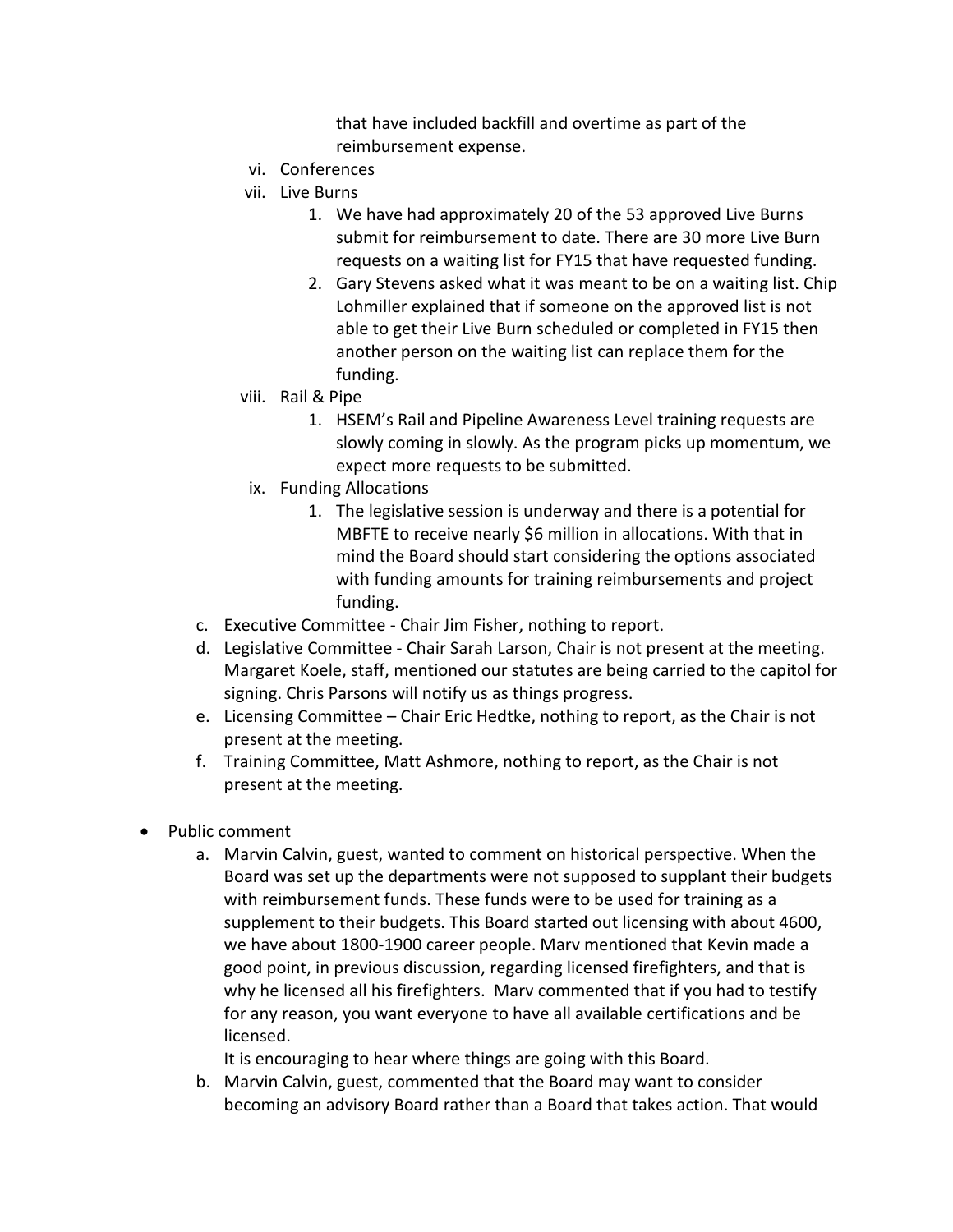allow you to let the Executive Director and staff make more of the decisions, which Margaret has mentioned they are already undertaking due to decisions having to be made daily for administrative purposes. This may take legislative action, but you may want to talk to Steve and the State Fire Marshal to discuss this option. Margaret Koele, staff, commented that you can become advisory on the reimbursement side, but by state law we are required to have a Board intact for licensing. Bruce West commented that you can go to being an advisory committee that meets once or twice a year, but licensing would need to remain a Board. Roger Ihrke, commented that in the past history there were some issues with what organizations and the number of people representing them are to be on the Board. He feels that could open up a lot of issues again by changing things. Roger mentioned that personally he suggests limiting the number of people on the committees and have an alternate if someone cannot attend.

- Old Business
	- a. Update on Fire Service Training and Licensing Specialist Progress Kevin Sedivy
		- i. Kevin reported it would be beneficial to increase the NFPA1001 funding next fiscal year and to see all new hired firefighter's NFPA1001 training covered. Kevin was at Blooming Prairie Fire Department and they had spent all their award funds per firefighter sending recruits to the NFPA1001 training. This seems to be what the departments are saying as I am visiting them. It makes it hard on the departments when the seats are limited with the providers for the funding of the NFPA1001 training, so they have to rely on their award reimbursement funds to send the recruits to the training.
			- 1. Jim Fisher asked if a lot of people are waiting to go to NFPA1001 training. Kevin replied there is a lot of request for this training among departments. They are always recruiting and those new recruits need to be trained. The problem is they are eating up their training budgets for NFPA1001 training of these recruits and not able to do any other training. Kevin mentioned that the departments feel that the funds should be separate reimbursements for the NFPA1001 training, Live Burn training and then the \$97 per firefighter funding can be used of other department training.
				- a. Margaret Koele, staff, mentioned that as we go forward we should have the ability to report how many students that are going through NFPA1001 and how many we are not able to fund. The providers are entering full classes and only checking which are being reimbursed. This should help show the amount of students going through the training.
				- b. Dean Wrobbel commented that maybe the Board needs to be a little more creative with the funding, such has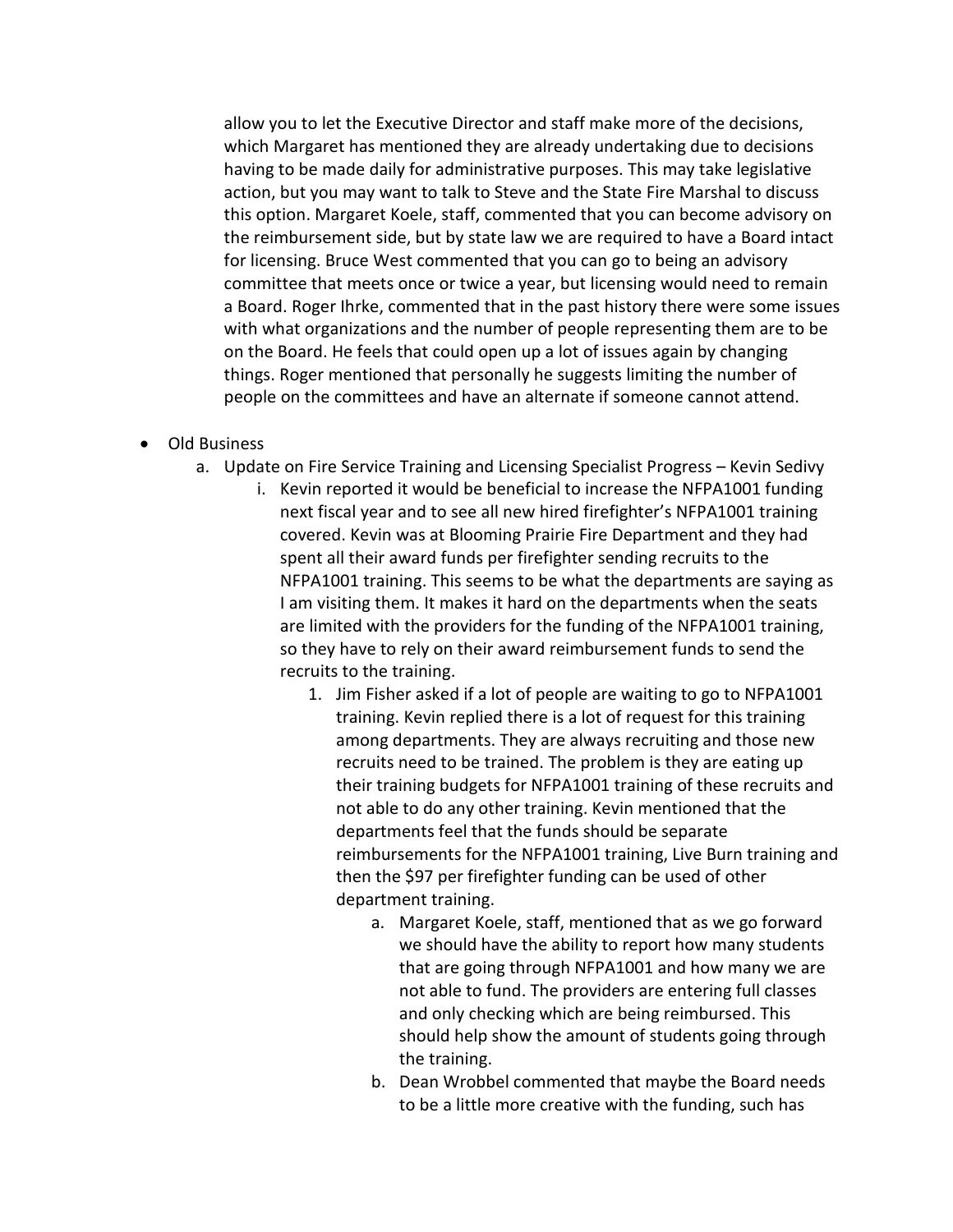paying half or ¾ funding per student. That would give more money to fund more students in the program. Dean would like to see the amount per firefighter increased.

- c. Jim Fisher asked Chip Lohmiller how many classes he runs in a year. Chip Lohmiller replied he has done 10 or 11 classes so far with an average of 20 students per class. Chip mentioned he only was given about 30 or 40 seats that were reimbursed. Chip commented he has a lot of departments paying out of pocket for the training.
- d. Gary Stevens requested some sort of report on NFPA1001 training as to how many requests were sent in and how many were actually funded in the past. Gary feels this is a very important program to get more funding for departments based on the reports coming from the field to Kevin. Margaret Koele, staff, replied we can see if there is any information on past requests. Margaret mentioned we have changed data bases and not sure what reporting they did in the past.
- e. Margaret Koele, staff, mentioned that the departments are starting to see the importance of licensing through the training and that it can benefit their department. Several applications are being submitted from paid on call, part time and volunteer firefighters as they want to eventually go to a career department or move up in positions within their own department through training. Kevin Sedivy mentioned that certification and licensing gives more credibility to someone that may have to testify regarding any issues while on the job, but also for the department to say they are certified and state licensed firefighters.
- f. Dean Wrobbel mentioned that the reimbursement funds are not to be used for a department budget. The state money should be used over and above their city budget amount. Dean Wrobbel does not want the departments to depend on these funds for their budgets because if it goes away then they have no budget.
- ii. Kevin Sedivy reported that another area of concern with departments is Live Burn training. We were only able to provide funding for 53 live burns. We had many more requests than funding available. There is a need for more funding in this area.
	- 1. Gary Stevens asked what is meant to be on a waiting list. Chip Lohmiller explained that if a department on the approved list is not able to get their Live Burn scheduled or completed in FY15,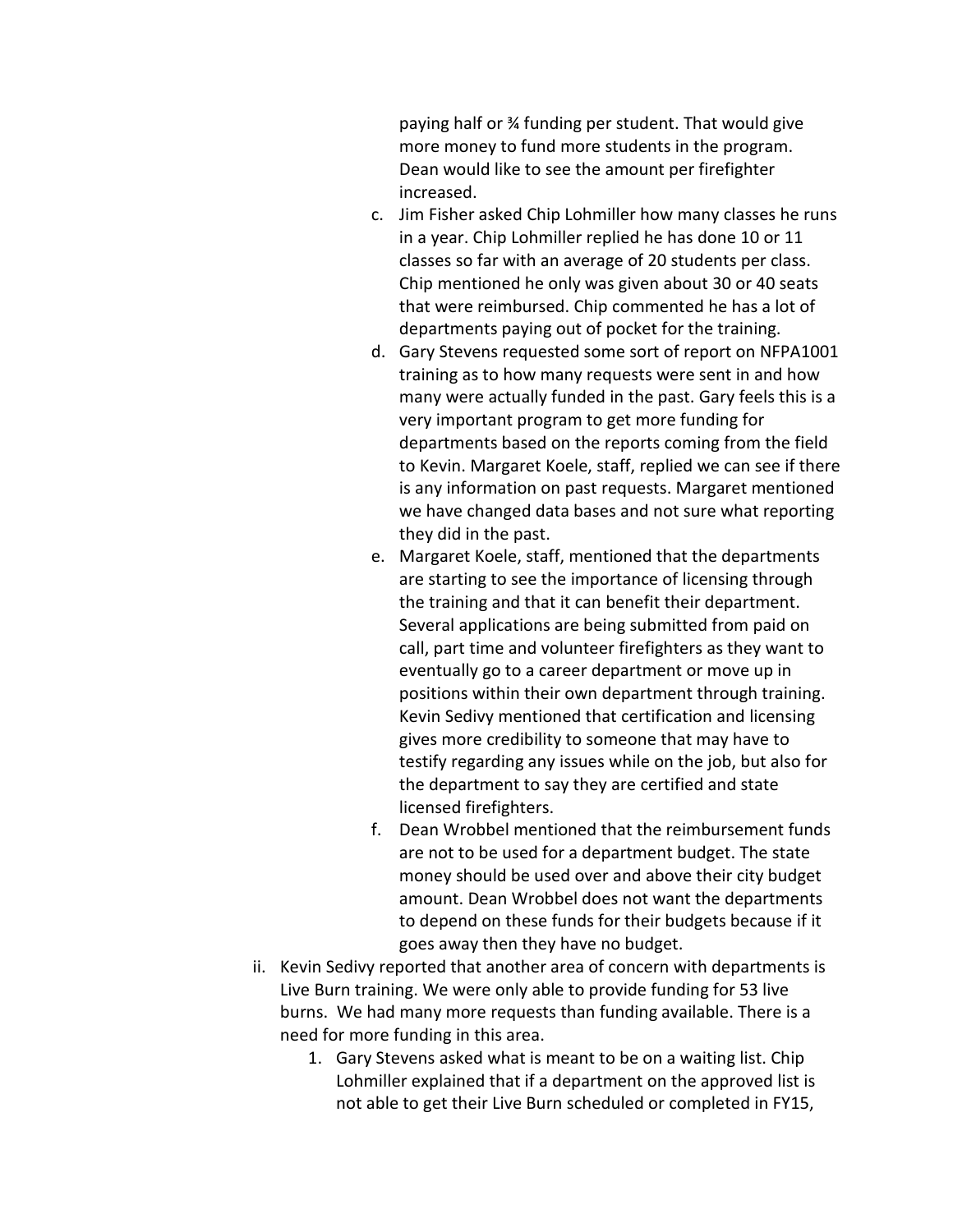then another department on the waiting list can replace them for the funding.

- iii. Kevin Sedivy commented that conferences are also an area that should be considered for more funding. When there is a good speaker it would be nice to be able to share that with other areas' of the state. Jim Fisher mentioned teleconference of the presentation. Kevin Sedivy replied that it is more beneficial to be in person during a presentation.
- iv. Margaret Koele, staff, commented that Steve Flaherty's intent was to put the information out regarding the possible increase in funds to MBFTE so the Board can start considering funding options. Steve wanted to let the Board know in time for discussions to take place prior to August when the decisions are to be made regarding funding. Margaret Koele, staff, mentioned for the Board to also keep in mind that sometimes there are requirements of the funds when they are allocated to MBFTE and that request could be in the amount we set per firefighter. That amount could be set at \$200 per firefighter and the Board would have the remaining funds to consider where they should be allocated. This is all just speculation and out there for the Board to start thinking about how the funds should be allocated next fiscal year.
- **New Business** 
	- a. Legislative Activities
		- i. Sherry Munyon called in via conference line to report:
			- 1. The Fire Safety Account initial recommendations have had some changes. They have completed the review of the changes and there is more money than originally budgeted for in the account. Appropriations were made to the account to allocate the increased funds. That bill to appropriate funds has been drafted. This bill will correct the problem that keeps reoccurring when the legislature appropriates the funds for the biennium and when the revenues come in. We have always had to go back for a supplemental appropriation in the second year of the biennium and this bill will correct that problem. This bill authorizes the Commissioner of Public Safety to appropriate any balance remaining after the first year of the biennium. This bill will be introduced Thursday February 19<sup>th</sup> in the House. The Fire Service Advisory Committee, Bob Johnson, Jim Fisher and George Esbensen will be making the presentation to inform several new members on the committee what the Fire Safety Account is all about.
	- b. Reimbursement Data Base
		- i. Update on process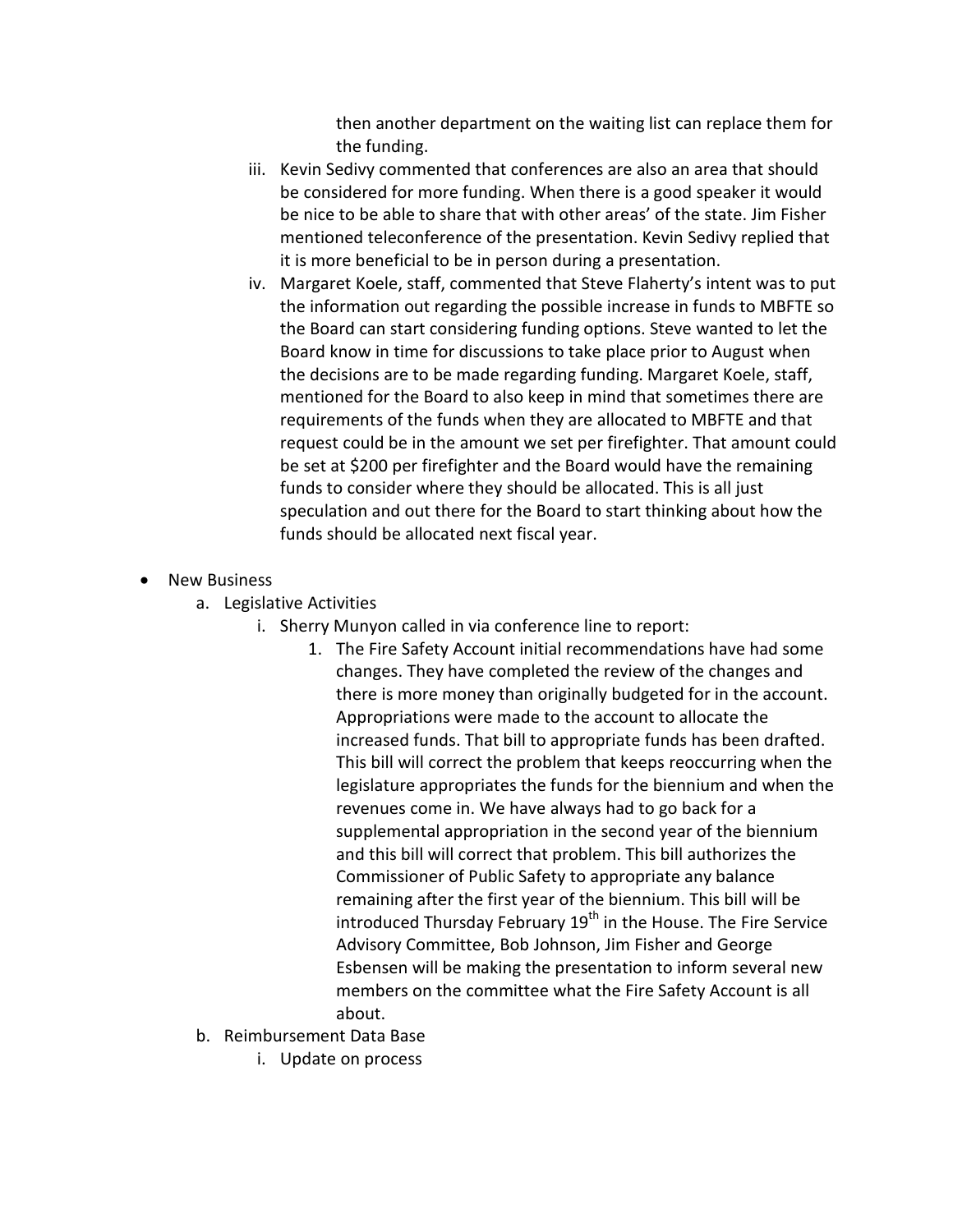- 1. Margaret Koele, staff, reported we are in the process of building online reimbursement that the departments can submit through the web site.
- c. Licensing Data Base and Web Site
	- i. Update on process
		- 1. Margaret Koele, staff, commented that we sent out a mass email to all the departments and they are able to login to see their departments licensed firefighters' information. Margaret mentioned we will have a link on the old web site to send everyone to the new web site. We have almost completed moving information over from the old site to the new site. Kevin Sedivy has been helping update information as we move forms over to the new site so we ensure they are updated and current. Margaret Koele asked if the Board would let us know any reports that they would like to see run so we can get that programming built. Also, if the Board sees any changes or suggestions on the web site to please let us know.
		- 2. Margaret Koele, staff, reported the License Committee wanted to add a "duty to report" to the web site. This would allow people to email MBFTE with any knowledge of wrong doing by a licensed firefighter through the web site. We will get this added to the new web site.
	- ii. E-Licensing
		- 1. Margaret Koele, staff, reported that we are currently live with our new web site. The online application and renewal process are now available online and have been tested with four different departments. We have had several positive comments from departments on the process and the web site.
	- iii. Online Renewal Process
		- 1. Margaret Koele, staff, reported the online process is working and the flow of funds through US Bank has worked out well.
- d. Provider Data Base
	- i. Update on process
		- 1. Providers are giving positive feedback regarding the data base. They are able to enter full classes into the data base and only check those being reimbursed for our tracking how many we are not able to fund during the year.
- e. Rail/Pipeline Safety Training Update
	- i. Information included in data base
		- 1. Margaret Koele, staff, mentioned we have maps and information regarding the departments on the rail & pipeline that can be accessed on the new web site.
		- 2. Margaret Koele, staff, reported we have not had many reimbursement requests come in for the rail & pipeline training.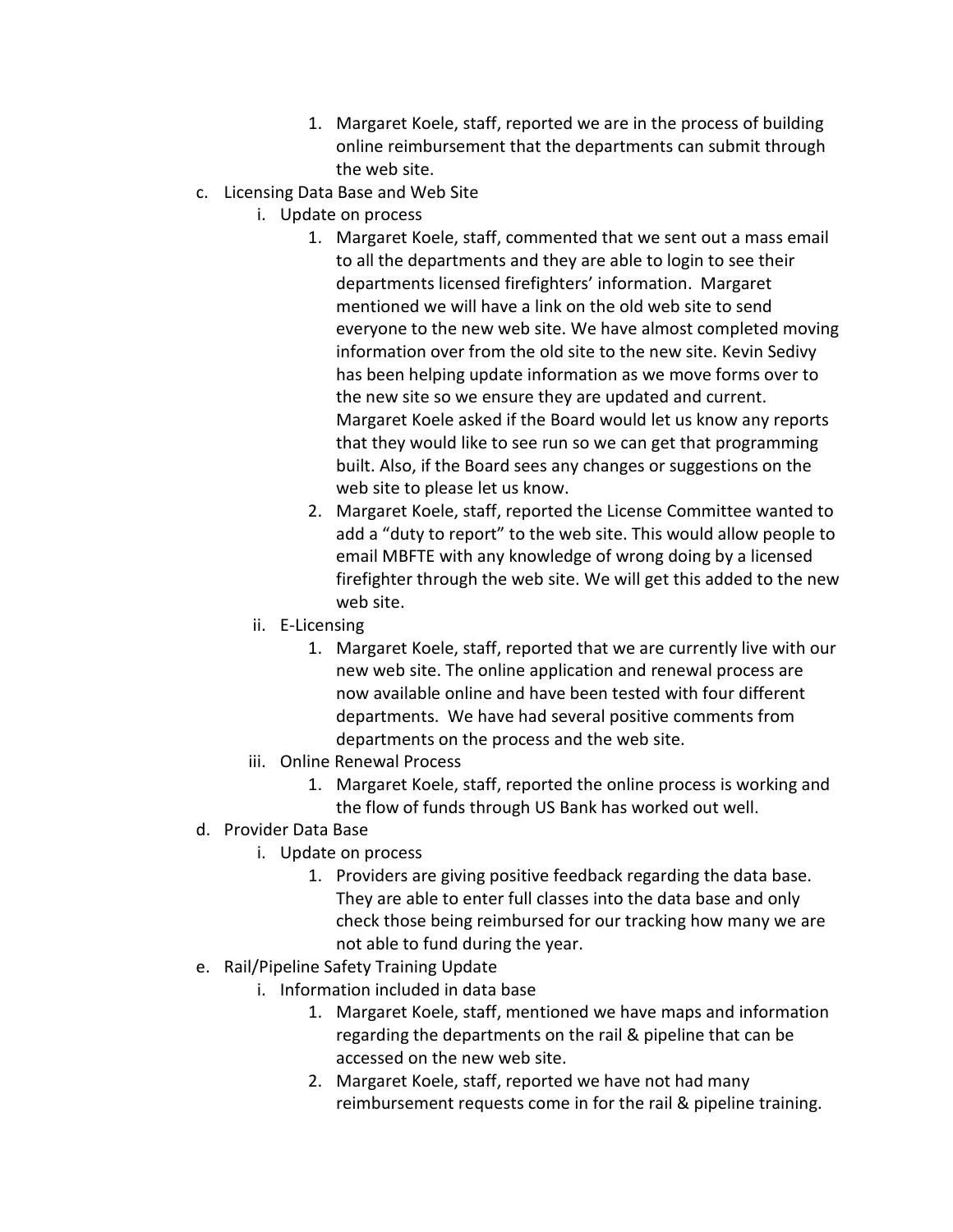Steve Flaherty had sent out to all Board members the Rail & Pipeline FAQ sheet.

- 3. Bruce West commented that HSEM have completed about 50 training sessions to date, with approximately 50 more scheduled. They have to have a lot more completed by June 30, 2016.
- f. Live Burn Statutory Language
	- i. Margaret Koele, staff, replied the documentation is in your folder for review of what will be presented to legislation by DNR.
- g. Commitment and Attendance at Committee Meetings/ Vote Chair Position
	- i. Commitment of attendance
		- 1. Jim Fisher, Chair, commented that if people want to be on a committee or Board member they need to try to attend as this is a commitment they made when joining. Margaret Koele, staff, mentioned it is hard to conduct daily business when there is no quorum at meetings to get decisions made. Margaret mentioned the Board may want to consider giving Steve Flaherty, Executive Director, more authority to make more decisions on a daily basis, rather than waiting for meetings that may or may not happen. It is also an issue getting intent for meetings and if not enough replying intent we have to give proper notice of cancellation on the web site and publically posted.
	- ii. Discuss a possible limit of number of members on each committee
		- 1. There was discussion regarding the number of members on each committee. Margaret Koele, staff, mentioned it is very hard to get a quorum when you have too many committee members. Brian Sjodin commented it is very hard to accomplish anything when you have too many members on a committee. Margaret commented it is up to the Board to make a decision on limiting the number of people on a committee.
		- 2. This will be carried to next meeting.
	- iii. Sign up for any changes on committee's
		- 1. Margaret Koele, mentioned maybe the Board should consider combining committees, as the meeting agendas are similar and many members are the same on each committee. Margaret also commented the Board may want to consider if the committees or Board want to meet at different locations.
		- 2. Margaret mentioned that the Board may want to consider holding the meetings prior to the Board meeting. The committees could break out and meet prior to the Board meeting. Any business needing attention by the Board could be discussed that day verses waiting several months for decisions. This idea was adopted by the members present and agreed upon by vote.
			- a. Brian Sjodin motioned to have committee meetings prior to the Board meeting, Dean Wrobbel seconded the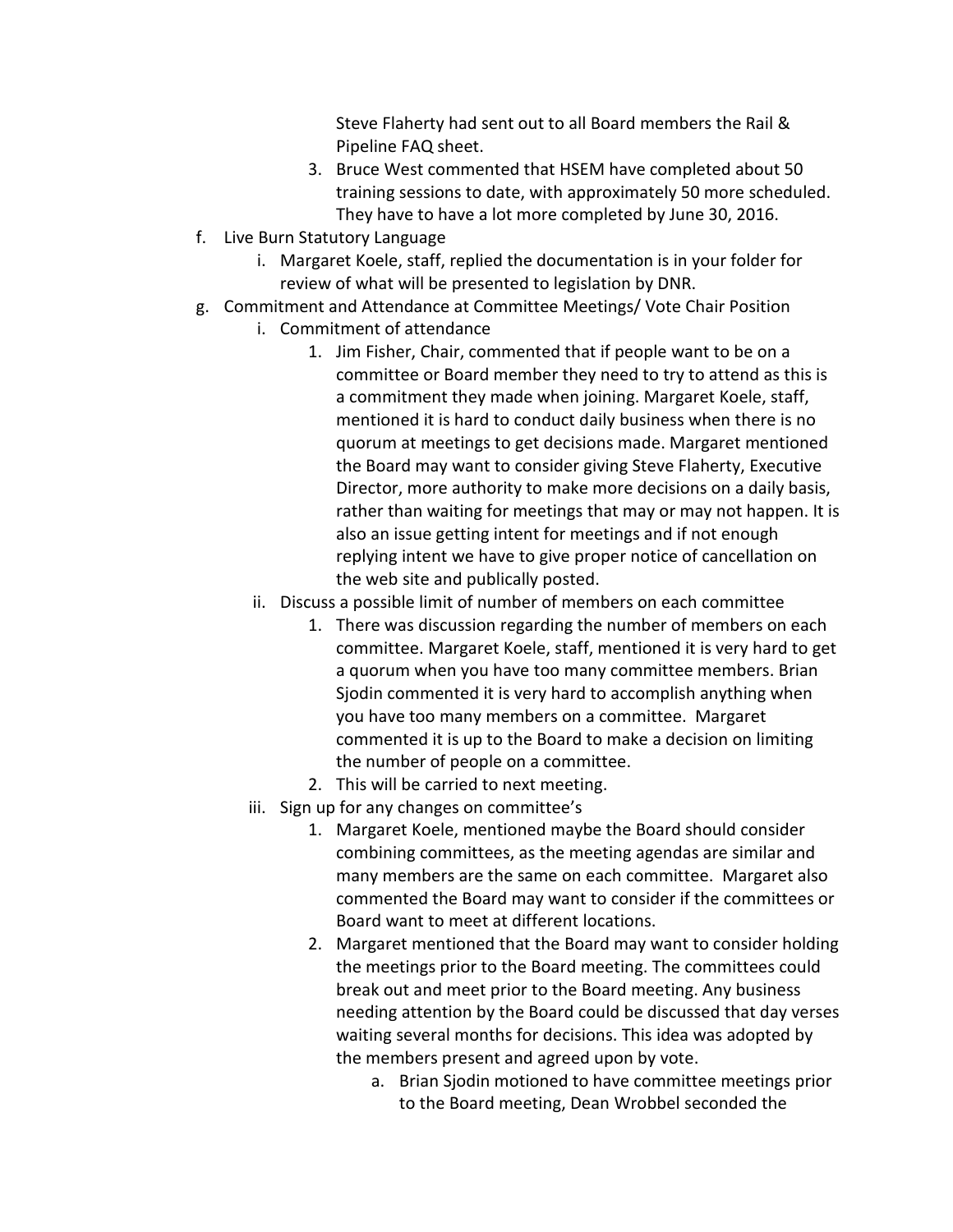motion. All Board members present agreed by verbal vote and the motion was carried**.** 

- 3. Margaret mentioned that depending on the amount of committees meeting the staff would have to split up and record the meetings separately.
- 4. Gary Stevens would like to have the committee information decided when the new members are appointed.
- 5. More discussion on this subject next meeting.
- iv. Vote Annual Chair and Vice Chair, per statute
	- 1. This will be carried to next meeting due to lack of attendance at Board meeting.
	- 2. Brian Sjodin suggested for voting in the second quarter meeting since appointments are up in January.
- h. FY16 Funding Consideration
	- 1. This will be carried over to next meeting.
		- a. NFPA1001
		- b. Conferences & Seminars
		- c. Per Firefighter Amount
		- d. Live Burn
		- e. CAT/ERT
		- f. Incident Safety Officer
		- g. Leadership Development
		- h. MART
		- i. Mass & Gross Decon
		- j. Rail & Pipeline Safety
		- k. Task Force 1
- i. January 5, 2015 Appointments Up/ New Appointments:
	- 1. Appointments have not been posted on the Governor's site yet. This may not happen for a few months due to legislation going on currently at the capitol.
		- a. Chip Lohmiller MSFCA
		- b. Roger Ihrke League of Cities
		- c. Matt Ashmore MPFF
		- d. Greg Withers Public Member
		- e. Gary Stevens MSFDA
		- f. Sarah Larson MSFDA
	- 2. There was discussion regarding a Board member resigning. Margaret Koele, staff, commented that when a Board member resigns they need to do so in writing to their organization President and our Board Chair. Once that letter is received then they are no longer on the Board and we can send a request to the Governor's office for a re-appointment to be made. If a Board member is not electing to be reappointed, they need to continue